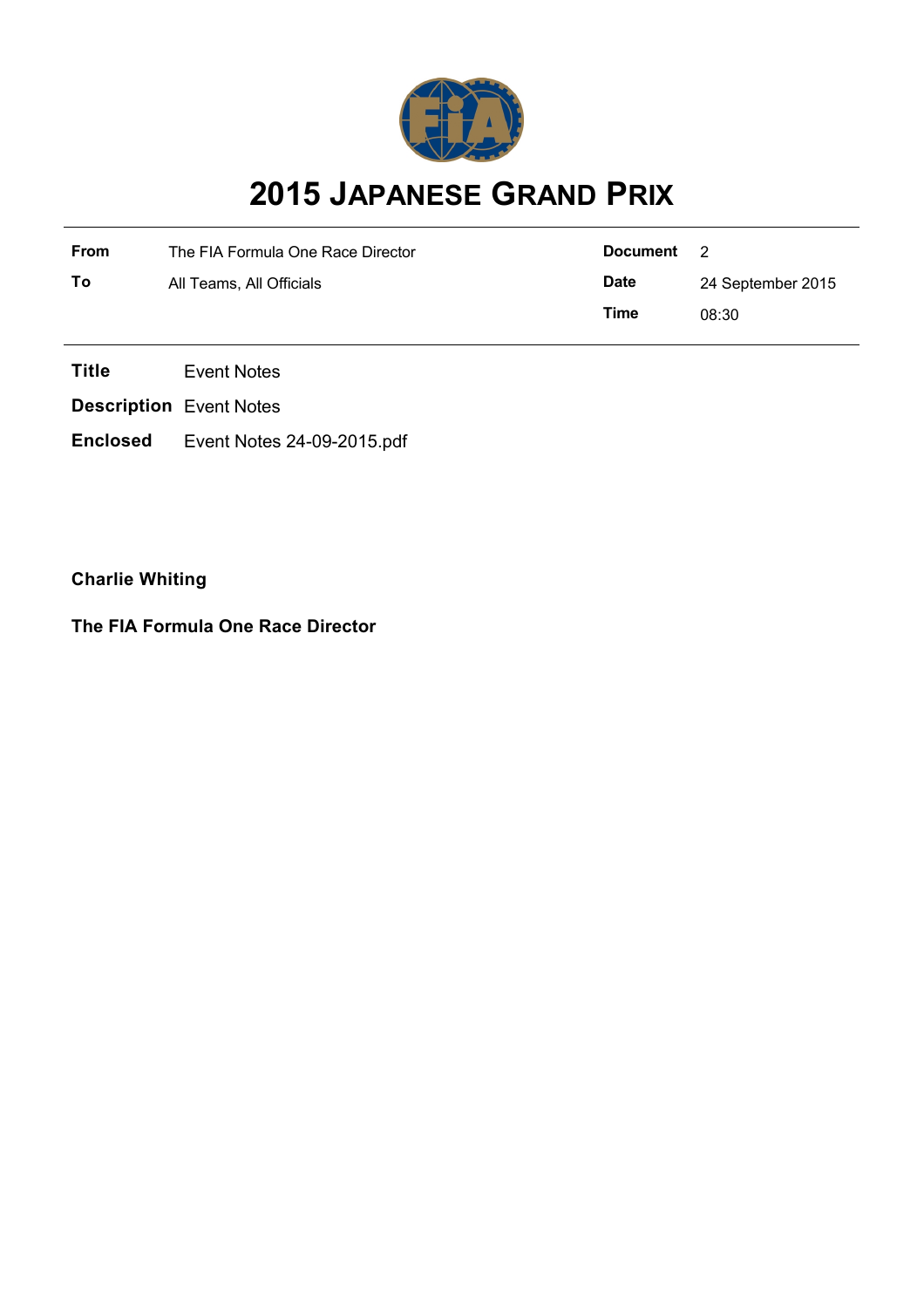

# **2015 JAPANESE GRAND PRIX**

| From | The FIA Formula One Race Director | <b>Document</b> | $\mathbf{z}$      |
|------|-----------------------------------|-----------------|-------------------|
| To   | Formula One Team Managers         | Date            | 24 September 2015 |
|      |                                   | Time            | 08.30             |

## **EVENT NOTES**

### **24 SEPTEMBER 2015**

#### **1) Issues arising from the Singapore Grand Prix**

#### **2) Changes to the circuit**

- **2.1** "U" drains have been installed on the edges of the track in a number of places, most changes have been made in turns 1, 3, 6, 7, 13 and 18.
- **2.2** The structures holding advertising signs on the left and right between turns 11 and 13 have been removed and any signs required will now be made of lightweight materials.

#### **3) Pit lane map**

- **3.1** Safety Car lines.
- **3.2** The location of the pit entry and the pit exit.
- **3.3** Designated garage areas.
- **3.4** Safety Car position for first lap and rest of race.
- **3.5** Blue flag marshal.
- **3.6** Safety Car "arrow man".

#### **4) Weighing and weighing platform**

- **4.1** The weighing platform will be open between the following times, each visit should last no more than 10 minutes unless no other team is waiting in the pit lane :
	- a) From 09.00 Thursday until 14.30 on Saturday (between 13.00 and 14.30 each visit will be restricted to five minutes).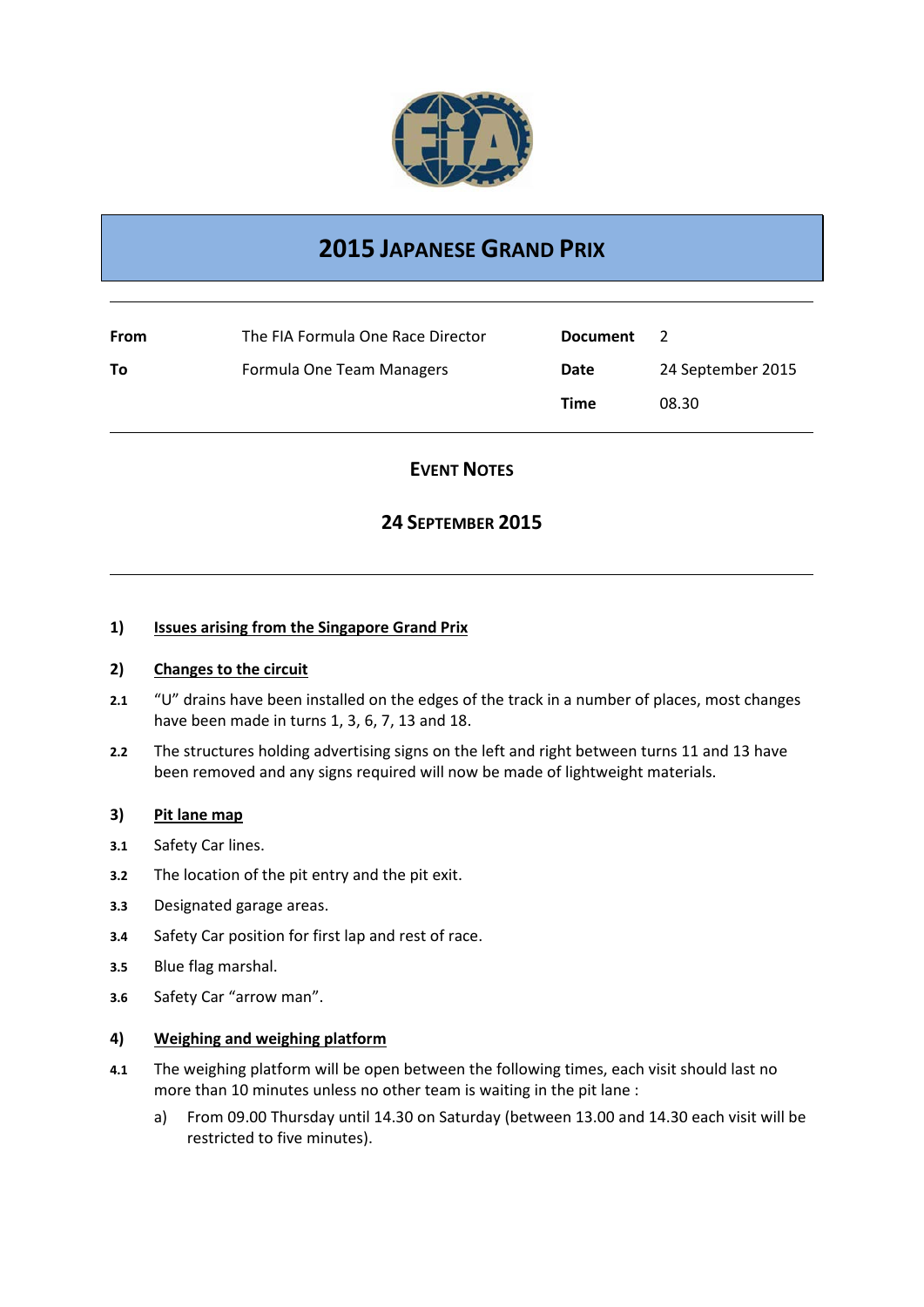- b) From when the cars are returned to the teams after qualifying until 19.30 on Saturday.
- c) From 09.00 until 13.00 on Sunday.

Any team found to be abusing the time limits set out above, which we will be enforced by FIA security personnel and our own CCTV, will not be permitted to use the weighbridge again during the Event.

#### **5) Practice starts**

- **5.1** Practice starts during sessions may only be carried out on the right at the pit exit before the end of the pit wall. Drivers must leave adequate room on their left for another driver to pass
- **5.2** During the time that the pit exit is open for reconnaissance laps (13.30-13.45 on Sunday) practice starts may be carried out either, where they were done during practice or, on the track after the pit exit but before the point at which the grass verge starts after the old medical centre. In both cases drivers must leave adequate room on their left for another car to pass.

During this time any driver passing a car which has stopped to carry out a practice start on the track may cross the white line that is referred to in 6.1 below. Any driver crossing this line must move back to the right of it as quickly as possible.

**5.3** Reminder about Article 38.1 :

*"All drivers going to the pit exit at this time must do so at a constant speed and with constant throttle. This applies over the whole of the pit lane whether a driver is going to the pit exit from his garage or travelling through the pit lane between reconnaissance laps."*

This paragraph prohibits practice starts and burn outs during these times. In order to ensure that this requirement is respected cars leaving the pit lane at this time may only do so directly from their garage, not from their pit stop position.

**5.4** For reasons of safety and sporting equity, cars may not stop in the fast lane at any time the pit exit is open without a justifiable reason.

#### **6) Lines at the pit entry and pit exit**

- **6.1** In accordance with Chapter 4 (Section 5) of Appendix L to the ISC drivers must keep to the right of the white line at the pit exit when leaving the pits, no part of any car leaving the pits may cross this line.
- **6.2** For safety reasons drivers must stay to the right of the bollard on the left in the pit entry.
- **6.3** The dotted white line across the pit exit is the track edge.

#### **7) DRS**

- **7.1** DRS will be globally disabled if panels 1, 2 or 20 are displaying yellow.
- **7.2** Detection will be automatically disabled if light panels 18 or 19 are displaying yellow.
- **7.3** If automatic detection is not working , and permission has been given by race control to use manual detection, DRS must not be used if panels 18 or 19 are displaying yellow.

#### **8) Light panels**

**8.1** The FIA light panels have been installed in the positions shown on the circuit map. In accordance with Appendix H to the ISC the light signals have the same meaning as flag signals.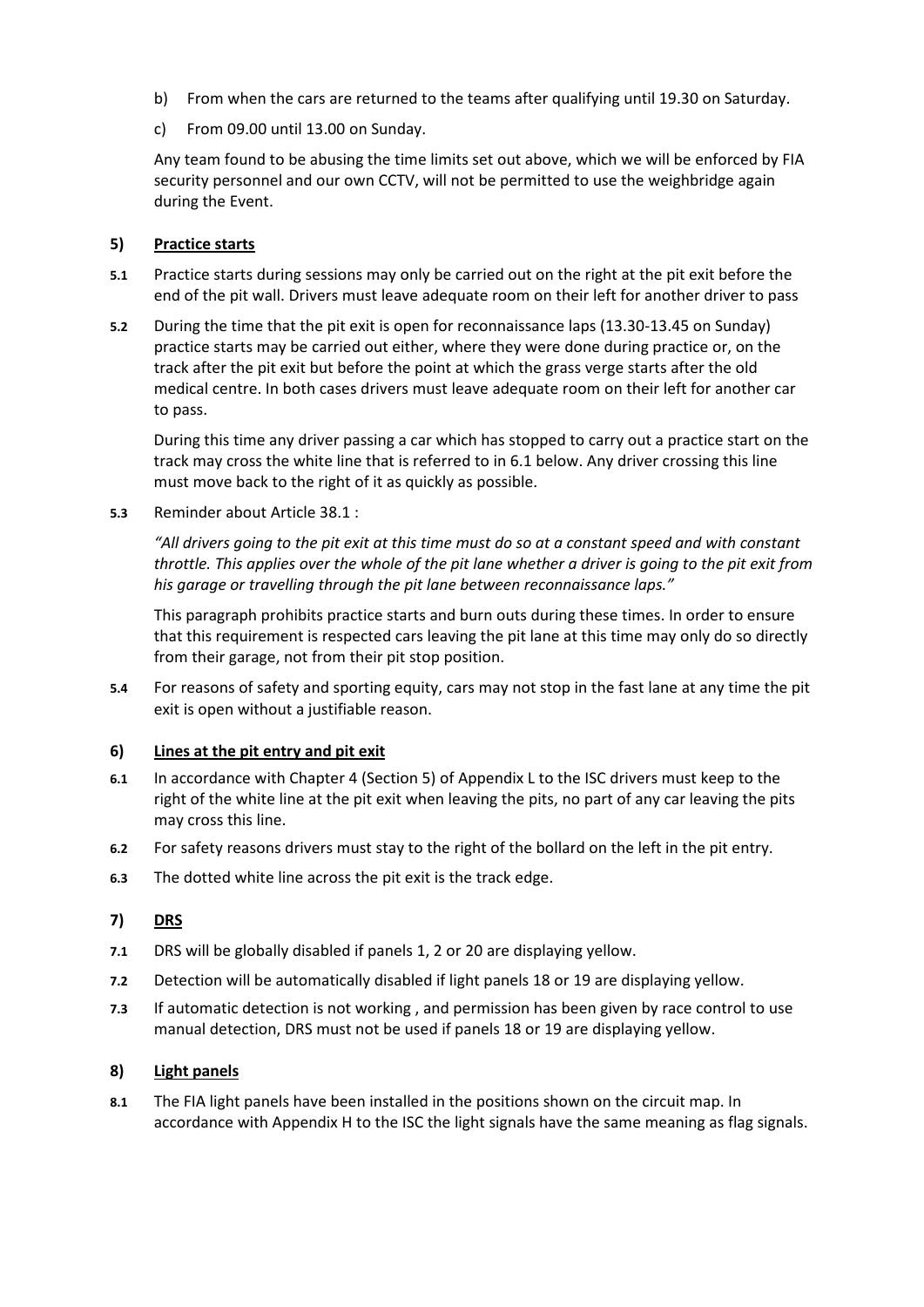#### **9) Drivers leaving their pit stop position in the pit lane**

- **9.1** For safety reasons, no car should be driven from its pit stop position at any time unless :
	- a) It has first been driven into the pit stop position having just entered the pit lane from the track, and ;
	- b) It is then driven immediately back onto the track from the pit stop position.

#### **10) Fire extinguishers around the circuit**

**10.1** Indicated by small fluorescent orange boards on the debris fences.

#### **11) Places to remove cars from the track**

**11.1** Indicated by fluorescent orange panels on the walls or guardrails.

#### **12) Drivers who stop on the track being brought back to the pits**

**12.1** See the attached map.

#### **13) Removing cars from the grid**

**13.1** Via the pit exit or through the gate in the pit wall beside grid position 5.

#### **14) Car number boards for the start**

**14.1** On the driver's right.

#### **15) Post race parc fermé**

**15.1** All cars should complete a full slowing down lap and enter the pits normally, all cars will then be stopped in the weighing area.

#### **16) Any other business**

**16.1**

 $\Longleftrightarrow$ 

Charlie Whiting FIA Formula One Race Director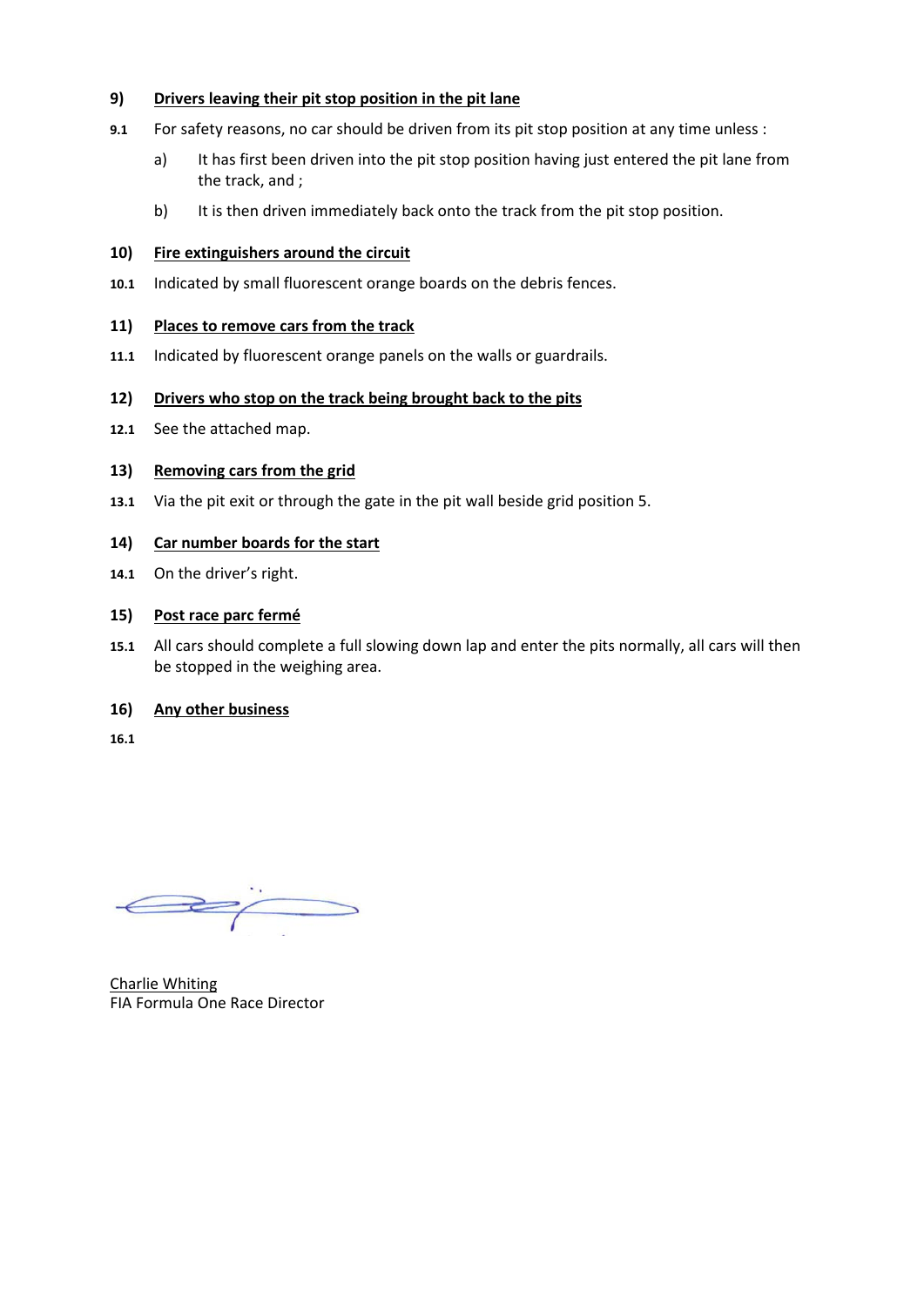

#### **Circuit Map**



2015 FORMULA 1 JAPANESE GRAND PRIX - Suzuka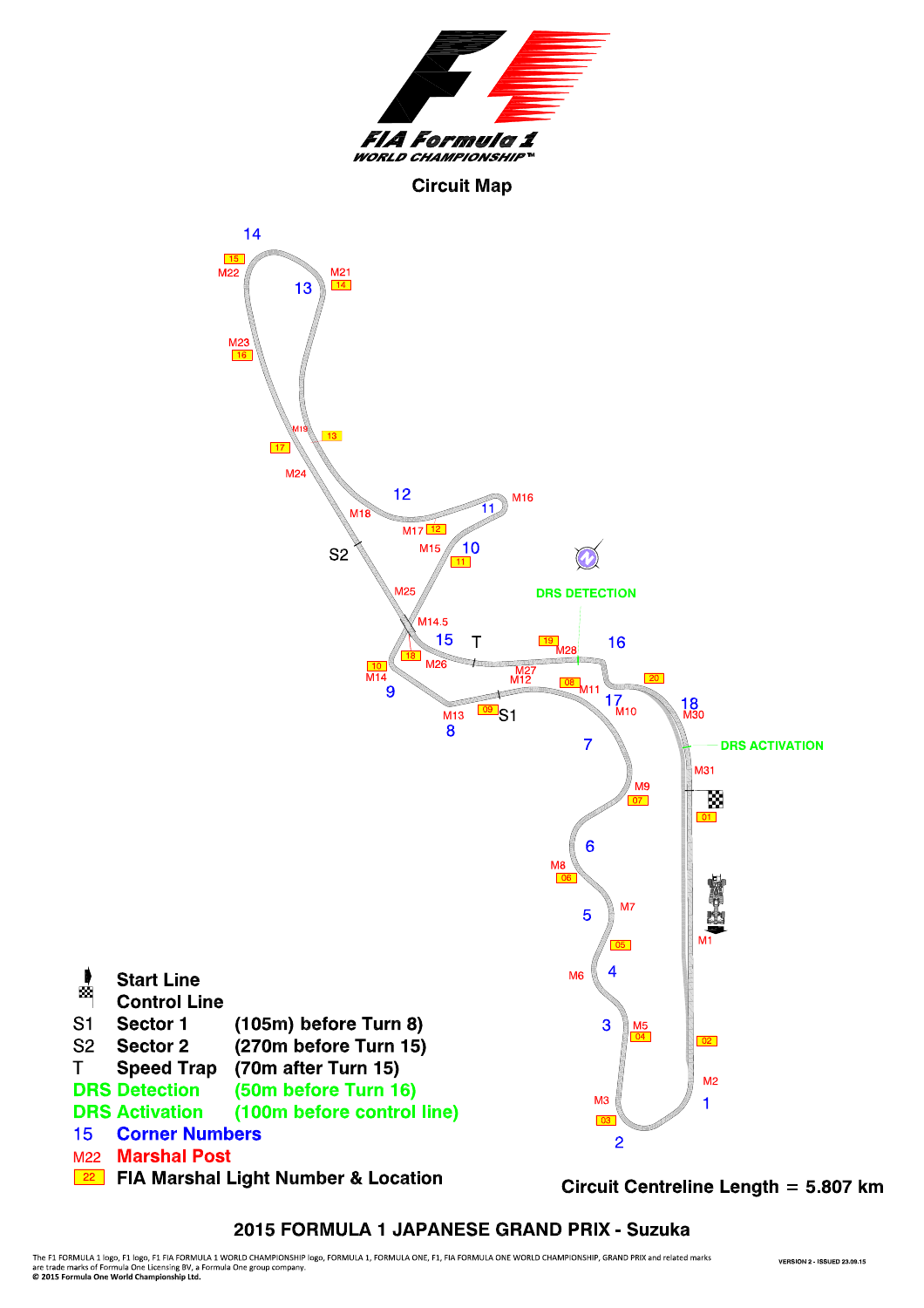